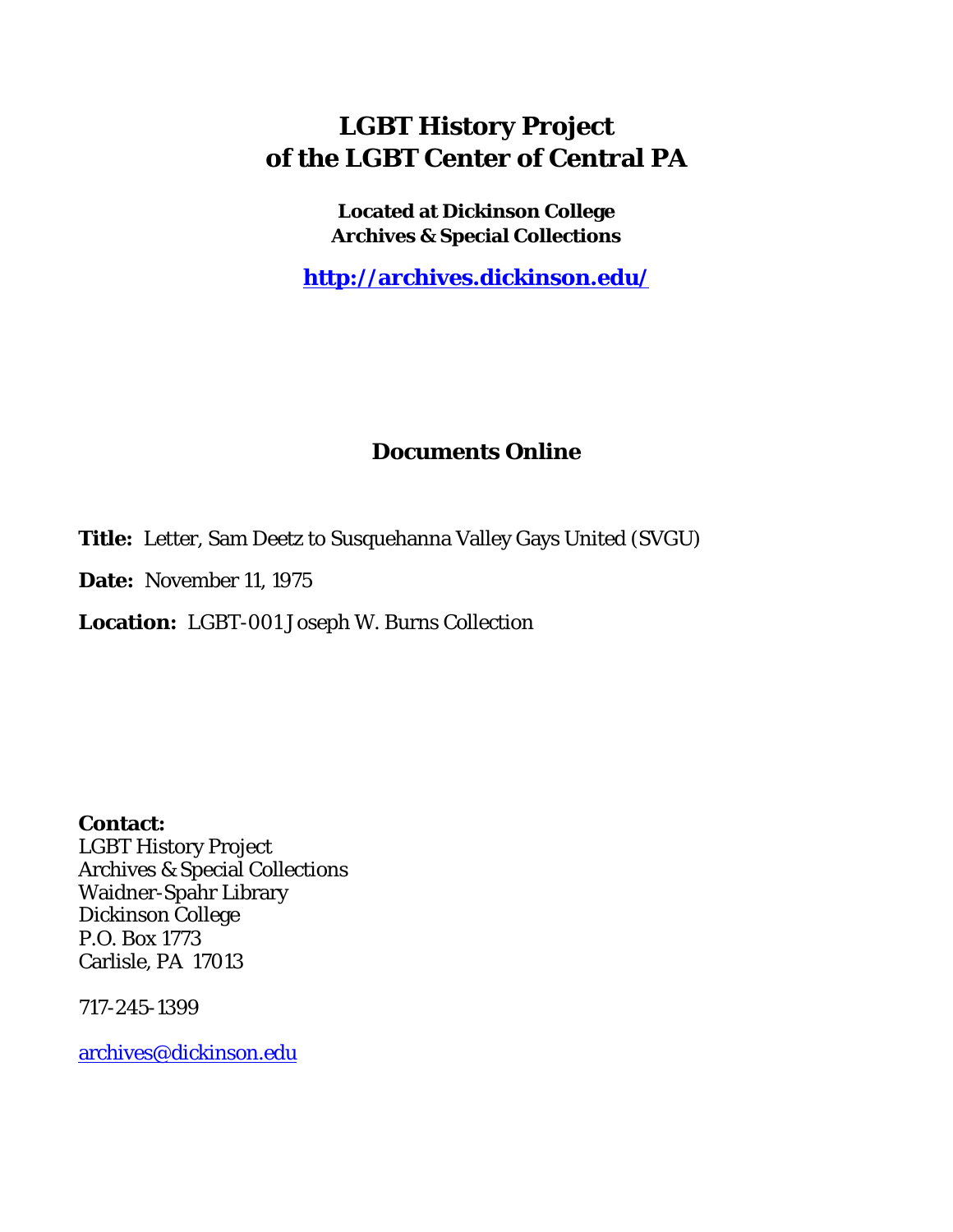Box # 182 Northumberland, Penna. 17857 November 27, 1975

I

To Members of the Susquehanna Valley Gay Organization and other Concerned Parties

Dear Sisters and Brothers,

I've just returned from another exciting meeting of the Governor's Gay Task Force. I feel that I must share with you all the most recent developements concerning gay people in our state, and inform you of the activities of our sisters and brothers from other areas of the state. As you are all aware, we have quite an unusual sit uation here. Our governor has committed himself to the cause of equal rights for gay people and has already done much in that direction. On the other hand, our state legislature, led by Representative Wilt of Blair County, seems to have determined to oppose us and our governor in every manner possible, to the extent that at least four pieces of legislation have been introduced, which, if passed, would greatly restrict our basic civil rights. Aside from the fact that these bills are considered unconstitutional by many knowledgeable persons across the country, they are poorly written, and perhaps would fail a court test due to their vagueness. theless, it is important that all concerned parties should take action by writing or calling their legislators. Tell them you are opposed to Senate bills 196 and 743, both which would discriminate against gays working in certain state positions. Number 196 has already passed and has been vetoed by Governor Shapp, but stands a cnance of passing over his veto. These gentlemen in our legislature seem to have set themselves up as "Gods" to dictate what actions private adult citizens may or may not engage in in the privacy of their own homes.

The Harrisburg "stage" is set. The attention of gays all over our nation has turned from California, where our sisters and brothers recently gained a major legislative victory, to our own Pennsylvania, where the Executive and Legislative branches of the From Carriornia, micro-<br>victory, to our own Pennsylvania, where the Executive and Legislative branches of the<br>State Government are battling one another in an historical civil rights drama. Mean-<br>while, new gay organization while, new gay organizations are forming across our seace every harrisburg; a group has<br>ing to hear the news each month at the Task Force meetings in Harrisburg; a group has<br>organized in Altoona, in Johnstown, in Edinboro, organized in Altoona, in Johnstown, in Edinboro, in Lebanon, in the Susquehanna Valley, and in other non-urban areas of the state! Gay people all across our state are begining to awaken. One important developement of the State Conference, held in Harrising to awaken. One important developement of the State Conference, held in narris-<br>burg in October, was the emergence of a Rural Caucus. A few months ago the gays in<br>rural areas were almost totally unheard from. Now our si rural areas were almost totally unheard from. Now our sisters and brothers in Phila-<br>delphia and Pittsburgh are hearing us, beckoning us to join with them for the benefit<br>of us all. We are telling them that we do exist and are not, for personal reasons, always able to exercise the freedoms which they so often take for granted in their faster-paced city life style. Regardless of our differences in living, there is a strong feeling of unity and an attempt on all sides for greater understanding.

We, on the Governor's Task Force are currently meeting with representatives of several state agencies, such as the State Police, the Dept. of Education, the Affirmative Action Council, the Liquor Control Board, the Commiss Employment Office, the Dept. of Corrections, and the Welfare Dept, in order to im-We have made considerable headway in some areas, but there remains much to be accomplished, especially where the homophobic State Police Dept. is concerned. The Governor's office is arranging a session for us, in which three gay people from dif